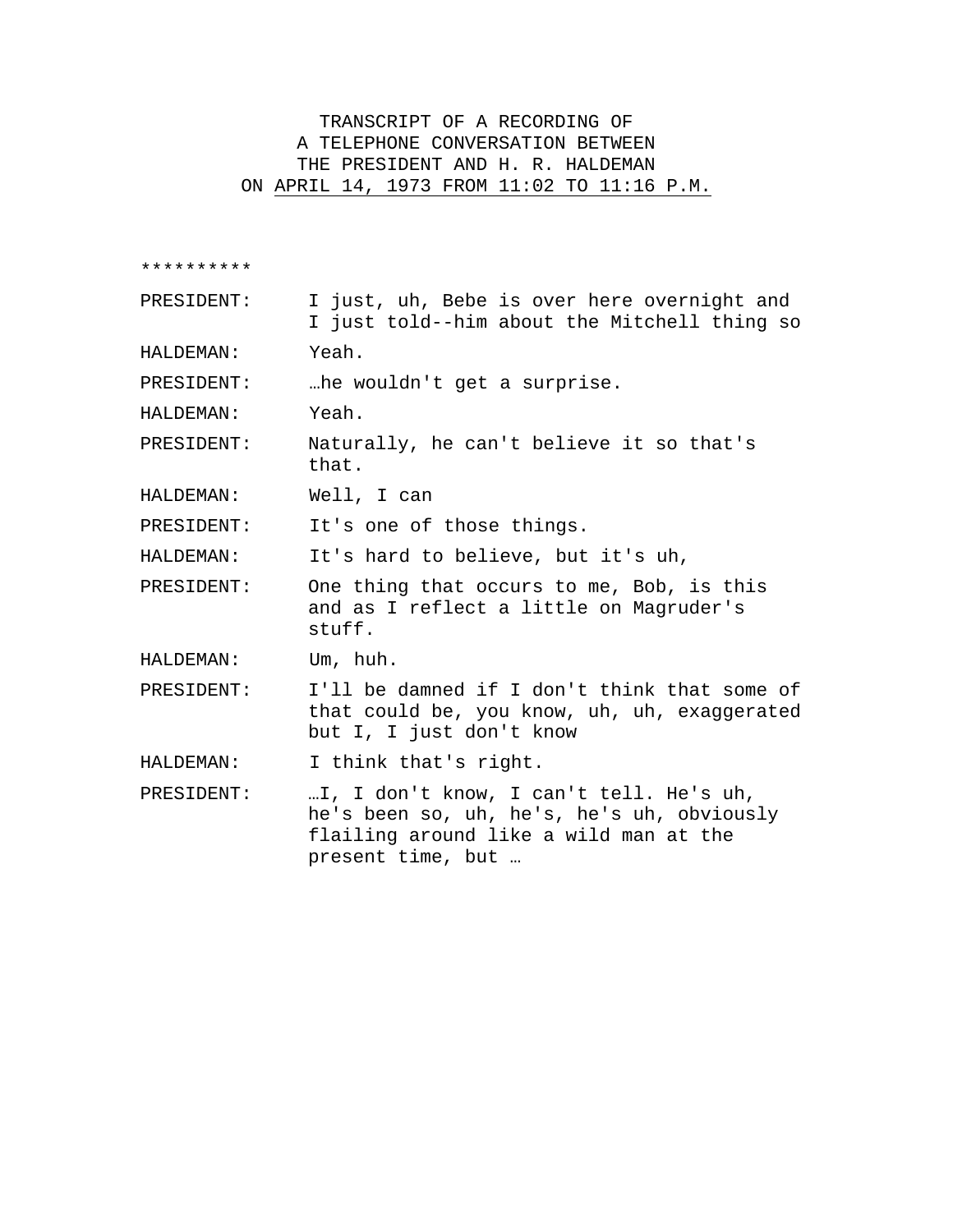APRIL 14, 1973 FROM 11:02 TO 11:16 P.M. 2

- HALDEMAN: No, no, he's not really. I think I, I think he was earlier trying and er-, he was frantic but once, once he figured out where he was going I think, I think he's
- PRESIDENT: He thinks that this is what he remembers now.
- HALDEMAN: Yep. Um, huh.

PRESIDENT: But he could not

HALDEMAN: He does.

- PRESIDENT: …I'm not sure that his interpretations on various things are to be tr--, I mean to be interpreted either way, you know, like his interpretation on Dean, his interpretation on, on Strachan, for example.
- HALDEMAN: Yep, yep.
- PRESIDENT: Certainly is…

HALDEMAN: That's right end there …

- PRESIDENT: …I don't, I just don't know how it's gonna come out, though, that's the whole point and I …
- HALDEMAN: I just
- PRESIDENT: …I just don't know as I, when I was serious when I said to John, uh, at the end there I says God damn it, all these guys that p--, participated in raising the money and so forth have got to stick to their line that they did not raise this money to obstruct justice.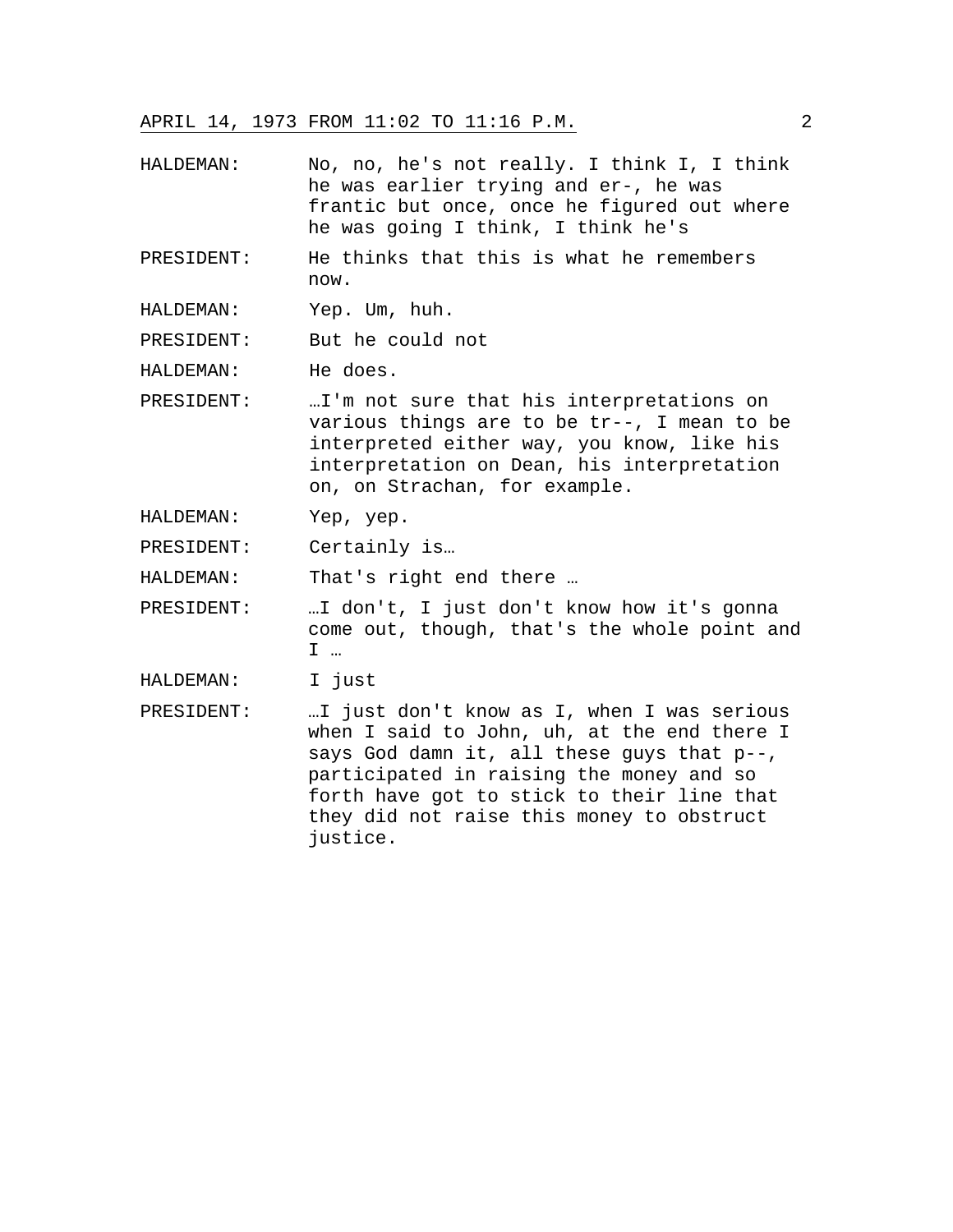HALDEMAN: Well, I sure didn't think they were.

PRESIDENT: Hmm?

HALDEMAN: I didn't think they were and I don't think they did.

PRESIDENT: Well…

HALDEMAN: With maybe some exceptions.

- PRESIDENT: Right, right, of course, they will if they, I suppose there they will say that, uh, I mean, uh, uh, uh, I me--, like, like, Like Mc Cord has said it was the purpose, that was the purpose but that Dean-- that somebody told him that, and that so that didn't mean anything.
- HALDEMAN: No.

PRESIDENT: And the question, of course, is there, is Liddy and, and, um, the others, but…

HALDEMAN: Yeah.

PRESIDENT: …We shall see. You know it's the word of the, of the felons against the word of the men that raised the money, huh?

HALDEMAN: That's right.

PRESIDENT: And, um …

(Pause)

HALDEMAN: Well, you just, 'cause you, you don't know how much will come … in out what way either, I mean that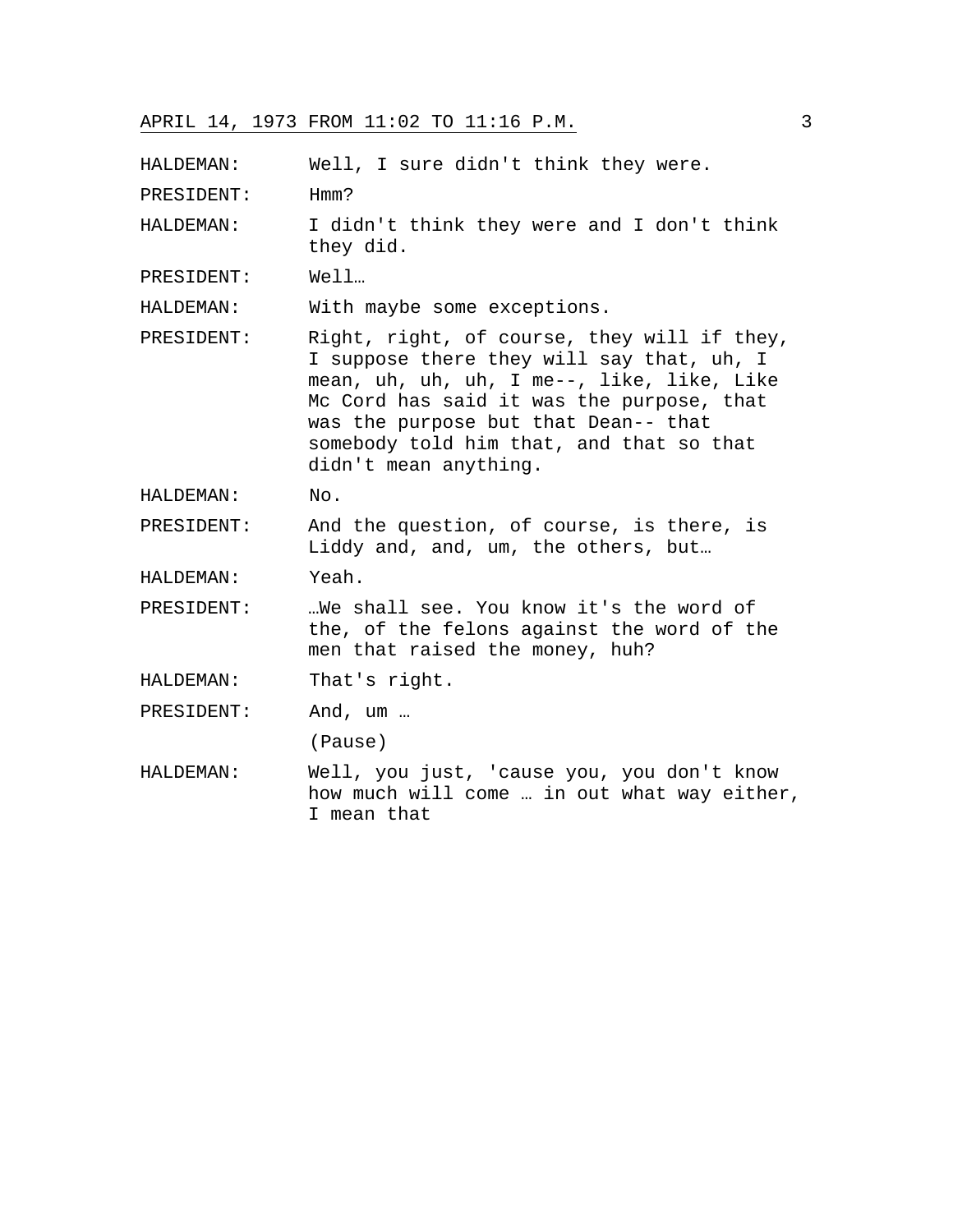PRESIDENT: Now we, we have, uh...

HALDEMAN: We could get …(unintelligible)…

PRESIDENT: At least, at least I think, I think (laughs) now we pretty much know what the worst is I, I do I don't know what the hell else they could have that's any worse, you know what I mean, unless you know…

HALDEMAN: That's right.

PRESIDENT: Unless there's, and I mean, I don't know that uh, unless somebody's got, uh, some piece of paper that somebody signed or some God damned thing but…

HALDEMAN: Well…

PRESIDENT: … that I doubt.

HALDEMAN: Doesn't appear that there is such a thing. (pause)

> I mean, there's been no hint of that, what's in here is, is all stuff that, that, uh, has been hinted at. It goes further than, than what was, uh, found in some areas but it's, obviously it's totally consistent basically with what everything John had developed.

PRESIDENT: Let me ask you this. I wonder if if isn't not only fair but in our interest, uh, for either you or John, now not going into too much detail, to fill him in on Magruder I mean, having in mind, uh, could Colson, uh could, uh…

HALDEMAN: I told Ehrlichman…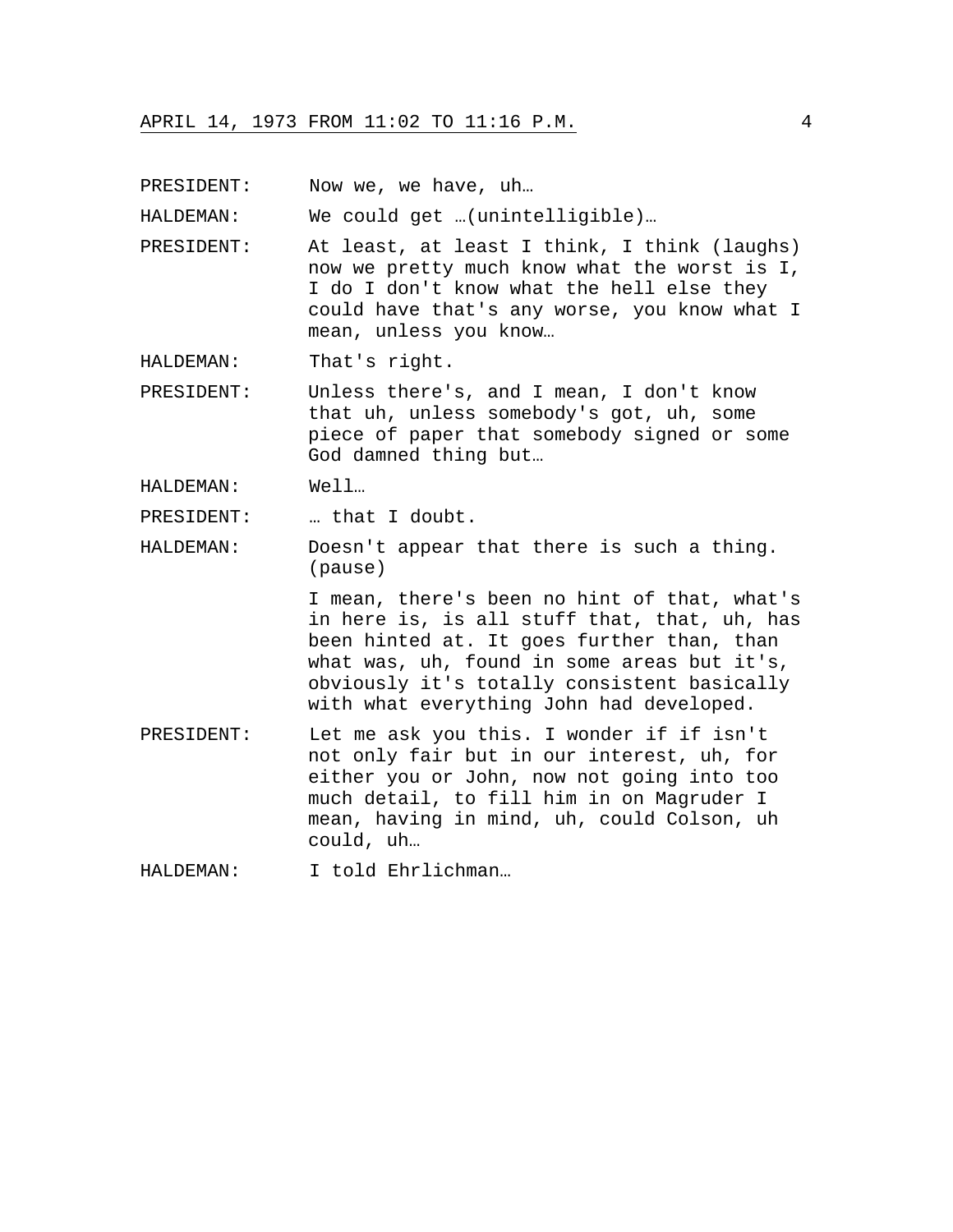| PRESIDENT: | Colson. And, uh, I mean, we have no<br>interest, you know what I mean, in getting<br>his ass up there, you know, uh, uh, guilty<br>on a perjury charge.                                                                                                                                    |
|------------|--------------------------------------------------------------------------------------------------------------------------------------------------------------------------------------------------------------------------------------------------------------------------------------------|
| HALDEMAN:  | Um, huh. 'Course there's nothing Jeb said<br>that's inconsistent with anything that Chuck<br>has said.                                                                                                                                                                                     |
| PRESIDENT: | Oh. Could be right. Chuck could say yes, the<br>Liddy project, sure, but I thought the Liddy<br>project was something else.                                                                                                                                                                |
| HALDEMAN:  | That's right. That's what he does say.                                                                                                                                                                                                                                                     |
| PRESIDENT: | He does, huh?                                                                                                                                                                                                                                                                              |
| HALDEMAN:  | Yeah, and, and as, uh, Ehrlichman said and,<br>and under questioning they specific, ah, uh,<br>specifically said that he didn't get into<br>the, uh, you know, any specifics on it and<br>they had nothing that hits him on any<br>specifics. And, I think he's probably clear<br>on them. |
| PRESIDENT: | I think he believes that, Bob, I mean, I<br>know                                                                                                                                                                                                                                           |
| HALDEMAN:  | I do, too.                                                                                                                                                                                                                                                                                 |
| PRESIDENT: | I think he believes that, but                                                                                                                                                                                                                                                              |

HALDEMAN: I've felt that all along.

Pause)

PRESIDENT: Well, we'll sleep on the God damned thing and…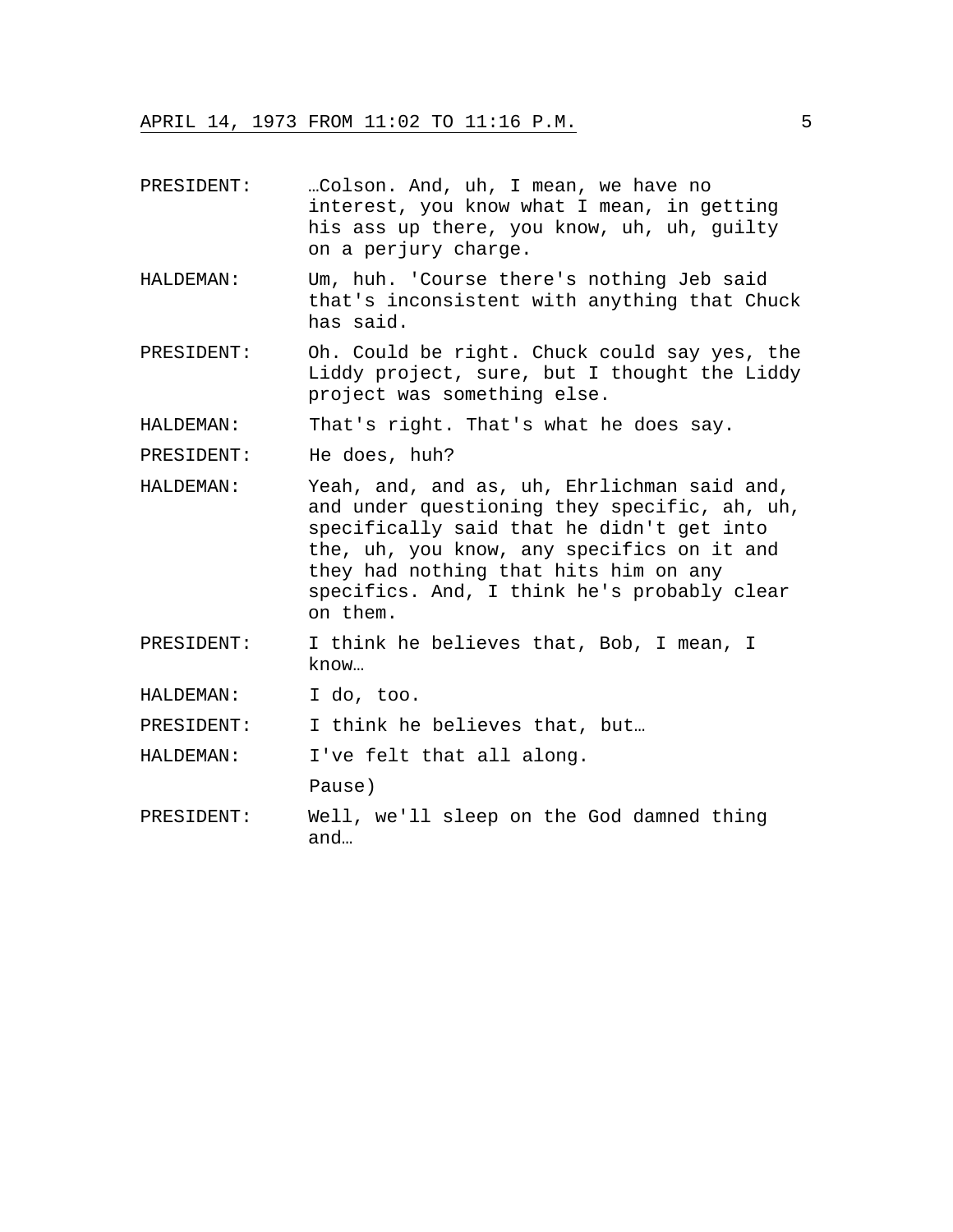HALDEMAN: Yeah.

\*\*\*\*\*\*\*\*\*\*\*

PRESIDENT: Uh, what's the situation tomorrow? Is Ehrlichman gonna, uh, sit down with Ziegler again or something?

HALDEMAN: Yeah

PRESIDENT: I, I do think that, PR thing and, and we've got to sort of, sort of make up our minds on what the hell Ehrlich…

HALDEMAN: Get at that, I want to get at, get in a statement done.

HALDEMAN: And we again, we got to get at, just sort of make this decision with regard to this God damned committee. I, I, I don't know.

- HALDEMAN: Yep.
- PRESIDENT: And I'm, I, I still, I still have, uh, mixed emotions on it, I don't know, I don't know, I've (sigh) I've, I've been one way one time, one way another.
- HALDEMAN: Well, it's a, it's a mixed bag. It has, has pluses and minuses and I, it's hard to be sure, which out- weigh the other.
- PRESIDENT: One way, scenario would be, simply say they will all come up on, everybody will come up in Executive Session, including Dean, just say that, and make that offer and that's flat.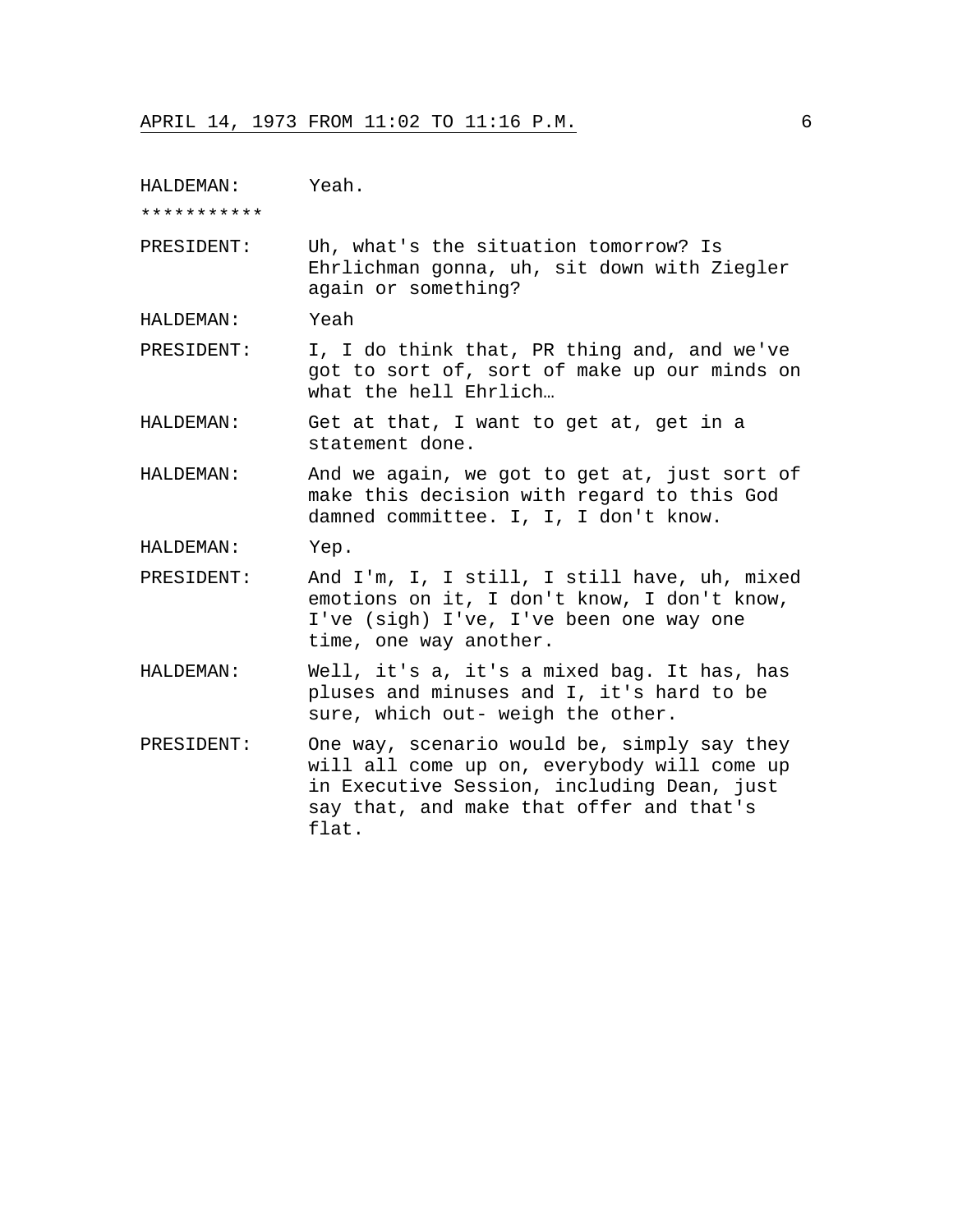HALDEMAN: Right. Will do.

- PRESIDENT: And, um, and it may be on the Dean thing. I'm almost inclined to think we ought to give on that. What do you think? (laugh) The idea of backing down, we, uh, they're gonna think we've backed down anyway so what's the difference.
- HALDEMAN: That has never bothered me and that, I, I guess I'm wrong on it because it sure bothers other people.

PRESIDENT: It bothers Ziegler and the rest, but…

HALDEMAN: I think we gain more by backing down than we lose.

PRESIDENT: Yes, just say because of…

HALDEMAN: I don't, I don't think you have any problem of being associated…

PRESIDENT: ... You, just that by all this...

HALDEMAN: … been in enough battles anyway.

PRESIDENT: …by all this, by all, because of all of these charges that have been around, these men are entitled to be heard in public.

HALDEMAN: That's right.

\*\*\*\*\*\*\*\*\*\*

PRESIDENT: And I want them heard in public and I want them to tell their story in public. I'm almost convinced that that's what we ought to do with the whole damn bunch and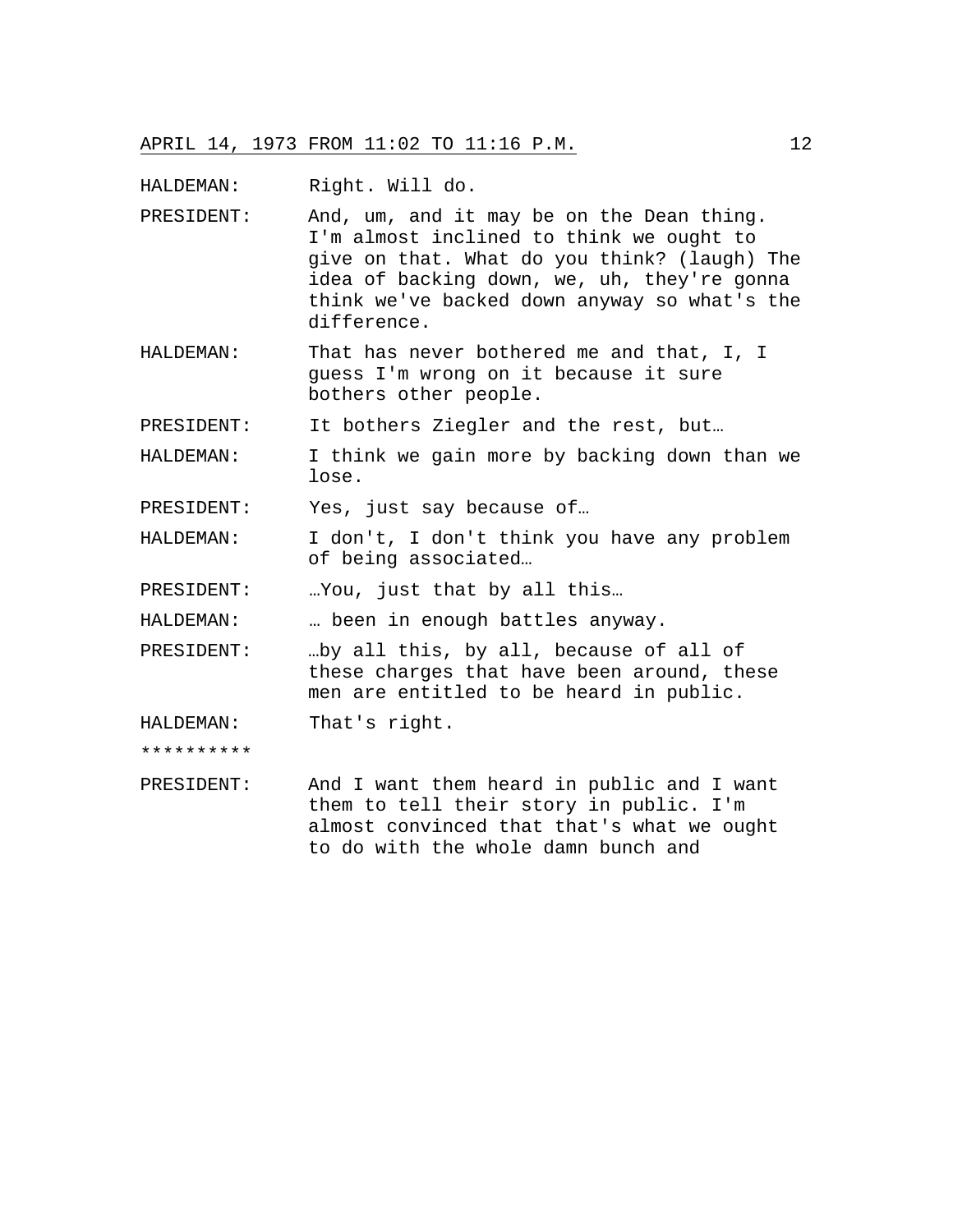- PRESIDENT: not try to stand on the Dean thing and the rest. Humph, get a settlement that way. Well, that's my present view, Bob, and we can go on it. Uh, point, another point, uh, you, you will, you, you do, it's no one person you do tell, tell, and I uh, he can still say you, that he just told him to tell the truth, uh, you ought to tell Strachan but tell him…
- HALDEMAN: John's gonna te…
- PRESIDENT: …John is--but not in a way that Strachan indicates that he knows what the other fellow is saying.
- HALDEMAN: That's right.

PRESIDENT: Strachan's smart enough to do that.

HALDEMAN: Yep.

PRESIDENT: So that he's got to be prepared that he's gonna be asked this and he's gonna be asked that. John should just put him through a little wringer there.

HALDEM~N: Yep.

- PRESIDENT: Well, John is the one that should do it. He's conducting an investigation for the President.
- HALDEMAN: Well, and he's got the information, I don't.

PRESIDENT: Um, huh.

HALDEMAN: But I can reconstruct.